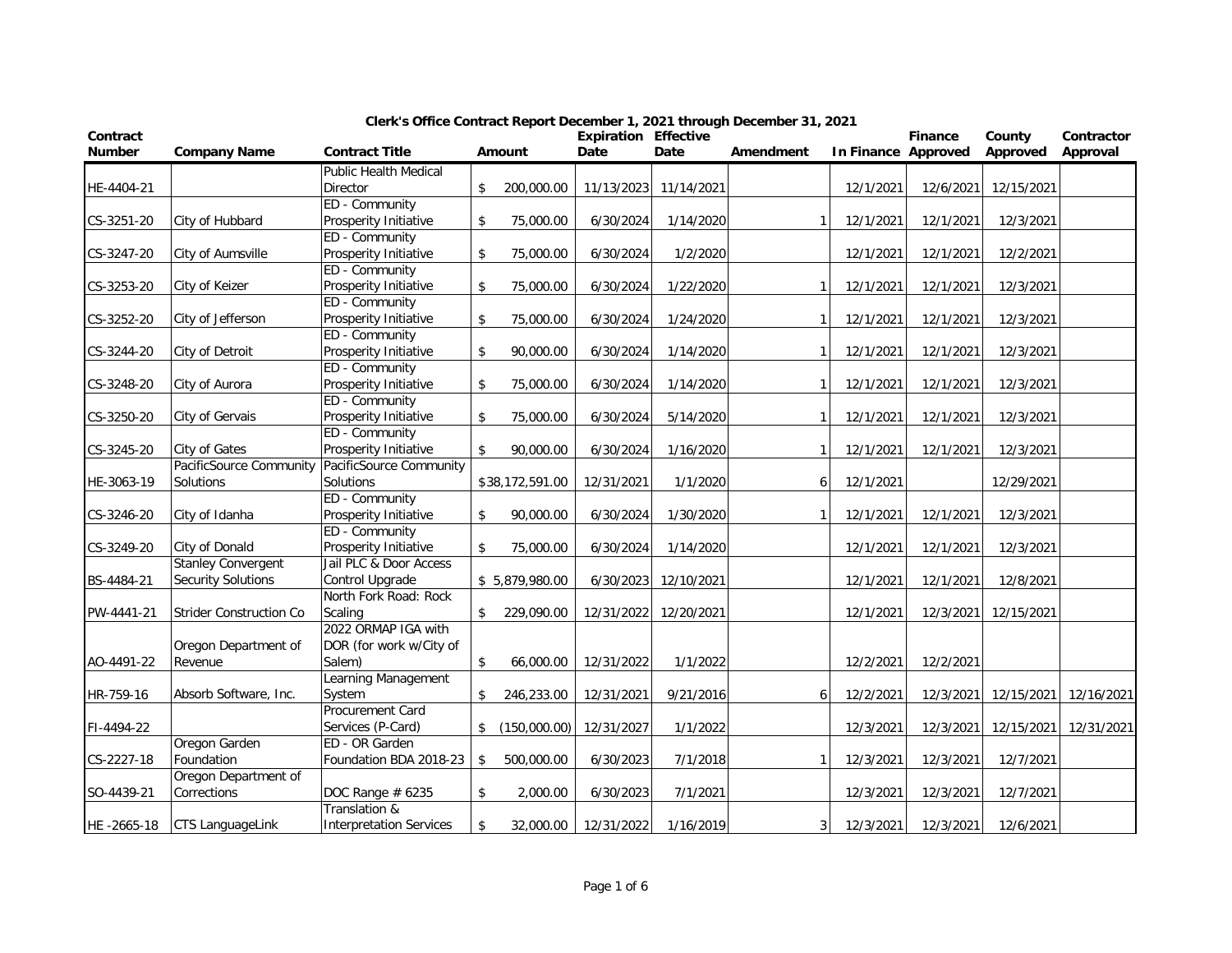| Clerk's Office Contract Report December 1, 2021 through December 31, 2021 |                               |                                |    |                |                             |            |                |                     |                      |            |            |  |
|---------------------------------------------------------------------------|-------------------------------|--------------------------------|----|----------------|-----------------------------|------------|----------------|---------------------|----------------------|------------|------------|--|
| Contract                                                                  |                               |                                |    |                | <b>Expiration Effective</b> |            |                |                     | <b>Finance</b>       | County     | Contractor |  |
| <b>Number</b>                                                             | <b>Company Name</b>           | <b>Contract Title</b>          |    | Amount         | Date                        | Date       | Amendment      | In Finance Approved |                      | Approved   | Approval   |  |
|                                                                           |                               | Unarmed Security and           |    |                |                             |            |                |                     |                      |            |            |  |
| HE-1585-17                                                                | Advanced Security, Inc.       | Vehicular Patrol               |    | \$1,345,000.00 | 6/30/2023                   | 7/6/2017   | 7              | 12/3/2021           | 12/3/2021            | 12/6/2021  |            |  |
|                                                                           |                               | Cordon / Kuebler               |    |                |                             |            |                |                     |                      |            |            |  |
|                                                                           |                               | Corridor Study and             |    |                |                             |            |                |                     |                      |            |            |  |
| PW-4485-21                                                                | <b>DKS Associates</b>         | Management Plan                | \$ | 240,991.12     | 3/31/2024                   | 12/20/2021 |                | 12/3/2021           | 12/6/2021            | 12/15/2021 |            |  |
|                                                                           |                               | Communications and             |    |                |                             |            |                |                     |                      |            |            |  |
|                                                                           |                               | Outreach Services-             |    |                |                             |            |                |                     |                      |            |            |  |
|                                                                           |                               | Santiam Canyon Wildfire        |    |                |                             |            |                |                     |                      |            |            |  |
| BO-4139-21                                                                | Project LTD, LLC              | Recovery                       | \$ | 37,500.00      | 12/31/2022                  | 5/31/2021  | $\mathbf{1}$   | 12/3/2021           | 12/3/2021            | 12/7/2021  |            |  |
|                                                                           |                               | On-call Confined Space         |    |                |                             |            |                |                     |                      |            |            |  |
| PW-4471-21                                                                | D2000 Safety, Inc.            | Rescue Team services           | \$ | 10,000.00      | 12/31/2024                  | 12/9/2021  |                | 12/3/2021           | 12/6/2021            | 12/6/2021  |            |  |
|                                                                           |                               | Cable Television               |    |                |                             |            |                |                     |                      |            |            |  |
| PW-1115-07                                                                | Wave Broadband                | Franchise Agreement            | \$ | $\overline{a}$ | 12/31/2022                  | 11/7/2007  | $\overline{7}$ | 12/6/2021           | 12/6/2021            | 12/15/2021 |            |  |
| HE-2672-19                                                                | Oregon State University       | Student Internship             | \$ | $\sim$         | 12/31/2022                  | 1/28/2019  | $\mathbf{1}$   | 12/7/2021           |                      |            |            |  |
|                                                                           | Oregon Judicial               |                                |    |                |                             |            |                |                     |                      |            |            |  |
| JV-4493-21                                                                | Department                    | Star Court MOU 21-23           | \$ | $\sim$         | 6/30/2023                   | 7/1/2021   |                | 12/7/2021           | 12/7/2021            | 12/8/2021  |            |  |
|                                                                           | Willamette Education          | MOU Educational                |    |                |                             |            |                |                     |                      |            |            |  |
| JV-4308-21                                                                | Service District              | Services for MCJD youth        | \$ | $\sim$         | 2/28/2023                   | 4/1/2022   |                | 12/7/2021           |                      |            |            |  |
|                                                                           |                               | Review of geologic             |    |                |                             |            |                |                     |                      |            |            |  |
|                                                                           |                               | assessments and/or             |    |                |                             |            |                |                     |                      |            |            |  |
| PW-4437-21                                                                | Carlson Testing, Inc.         | geotechnical reports           | \$ | 30,000.00      | 2/28/2027                   | 3/1/2022   |                | 12/8/2021           | 12/8/2021            | 12/10/2021 |            |  |
|                                                                           |                               | Surveillance Video             |    |                |                             |            |                |                     |                      |            |            |  |
|                                                                           | Reece Complete Security       | System Maintenance             |    |                |                             |            |                |                     |                      |            |            |  |
| IT-3853-20                                                                | Solutions                     | Services as Required           | \$ | 68,000.00      | 1/3/2022                    | 1/4/2021   | $\overline{2}$ | 12/8/2021           | 12/8/2021            | 12/10/2021 |            |  |
|                                                                           | Anderson Interpreting         | Translation &                  |    |                |                             |            |                |                     |                      |            |            |  |
| HE-2658-18                                                                | Service                       | <b>Interpretation Services</b> | \$ | 80,000.00      | 12/31/2022                  | 1/11/2019  | 4              | 12/8/2021           | 12/8/2021            | 12/10/2021 |            |  |
| HE-4301-21                                                                | Garten Services Inc.          | Janitorial Services            | \$ | 800,000.00     | 9/30/2024                   | 9/24/2021  | $\mathbf{1}$   | 12/9/2021           | 12/9/2021            | 12/10/2021 |            |  |
|                                                                           |                               | Review of geologic             |    |                |                             |            |                |                     |                      |            |            |  |
|                                                                           |                               | assessments and/or             |    |                |                             |            |                |                     |                      |            |            |  |
| PW-4336-21                                                                | Branch Engineering, Inc.      | geotechnical reports           | \$ | 30,000.00      | 2/28/2027                   | 3/1/2022   |                | 12/9/2021           | 12/9/2021            | 12/10/2021 |            |  |
|                                                                           | Passport to Languages,        | Translation &                  |    |                |                             |            |                |                     |                      |            |            |  |
| HE-2663-18                                                                | Inc.                          | <b>Interpretation Services</b> | \$ | 80,000.00      | 12/31/2022                  | 1/10/2019  | $\overline{3}$ | 12/9/2021           | 12/9/2021            | 12/10/2021 |            |  |
|                                                                           | <b>Bridgeway Recovery</b>     | BRS Link-Up _ Mentoring        |    |                |                             |            |                |                     |                      |            |            |  |
| SO-4465-21                                                                | Services, Inc.                | <b>Services</b>                | \$ | 105,000.00     | 6/30/2023                   | 1/1/2022   |                | 12/9/2021           | 12/10/2021           | 12/29/2021 |            |  |
|                                                                           | Oregon Certified              |                                |    |                |                             |            |                |                     |                      |            |            |  |
|                                                                           | Interpreter's Network,        | Translation &                  |    |                |                             |            |                |                     |                      |            |            |  |
| HE-2660-18                                                                | Inc.                          | <b>Interpretation Services</b> | \$ | 22,000.00      | 12/31/2022                  | 1/14/2019  | $\overline{2}$ | 12/9/2021           | 12/10/2021           | 12/10/2021 |            |  |
|                                                                           |                               | A&E services contract for      |    |                |                             |            |                |                     |                      |            |            |  |
|                                                                           |                               | geotechnical engineering       |    |                |                             |            |                |                     |                      |            |            |  |
|                                                                           | <b>Foundation Engineering</b> | for the Abiqua Creek           |    |                |                             |            |                |                     |                      |            |            |  |
| PW-3422-20                                                                | Inc.                          | Bridge project                 | \$ | 23,730.06      | 12/31/2022                  | 8/31/2020  | $\overline{1}$ |                     | 12/9/2021 12/10/2021 | 12/10/2021 |            |  |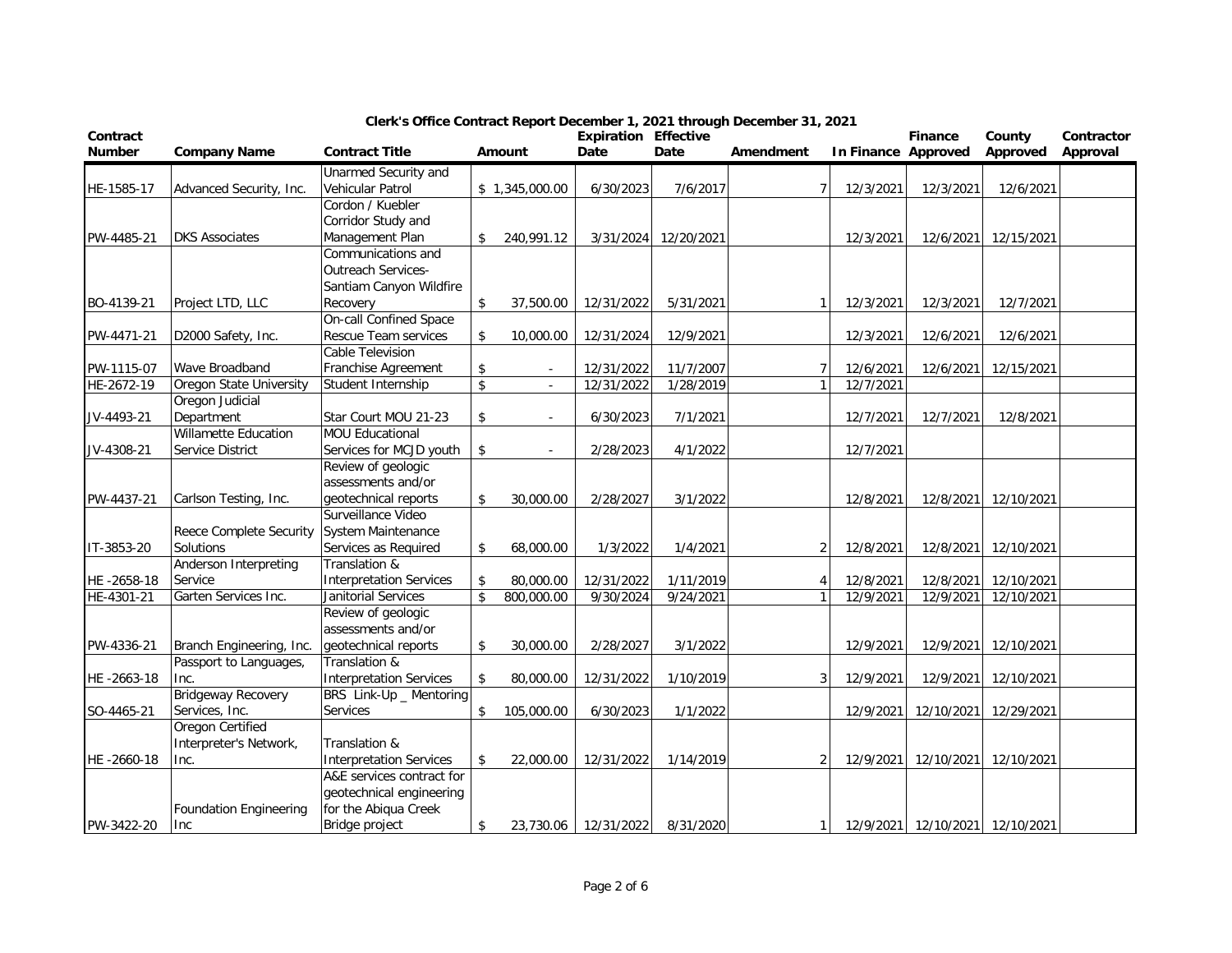| Clerk's Office Contract Report December 1, 2021 through December 31, 2021 |                                                |                                 |    |                |                                     |            |                |                     |                       |                    |                        |
|---------------------------------------------------------------------------|------------------------------------------------|---------------------------------|----|----------------|-------------------------------------|------------|----------------|---------------------|-----------------------|--------------------|------------------------|
| Contract<br><b>Number</b>                                                 | <b>Company Name</b>                            | <b>Contract Title</b>           |    | Amount         | <b>Expiration Effective</b><br>Date | Date       | Amendment      | In Finance Approved | <b>Finance</b>        | County<br>Approved | Contractor<br>Approval |
|                                                                           |                                                |                                 |    |                |                                     |            |                |                     |                       |                    |                        |
|                                                                           | <b>ICSolutions Advanced</b>                    | ICSolutions _ Inmate            |    |                |                                     |            |                |                     |                       |                    |                        |
| SO-2125-18                                                                | Technologies                                   | Communications                  | \$ | 800,000.00     | 6/30/2022                           | 7/16/2018  | 2              | 12/9/2021           | 12/9/2021             | 12/10/2021         |                        |
|                                                                           | Lazar Translating &                            | Translation &                   |    |                |                                     |            |                |                     |                       |                    |                        |
| HE-2661-18                                                                | Interpreting                                   | <b>Interpretation Services</b>  | \$ | 15,000.00      | 12/31/2022                          | 1/9/2019   |                | 12/9/2021           | 12/10/2021            | 12/10/2021         |                        |
|                                                                           |                                                | A&E services for Meridian       |    |                |                                     |            |                |                     |                       |                    |                        |
|                                                                           |                                                | Road NE: Abiqua Creek           |    |                |                                     |            |                |                     |                       |                    |                        |
| PW-3574-20                                                                | Pacific Habitat Services                       | Bridge                          | \$ | 56,899.00      | 12/31/2022                          | 7/21/2020  | $\mathbf{1}$   | 12/9/2021           | 12/9/2021             | 12/10/2021         |                        |
| JV-3964-21                                                                | Morpheus Youth Project                         | Mentoring services              | \$ | 51,649.00      | 1/31/2022                           | 3/8/2021   | $\overline{2}$ | 12/9/2021           | 12/9/2021             | 12/10/2021         |                        |
|                                                                           |                                                | <b>Beachie Creek Fire Parks</b> |    |                |                                     |            |                |                     |                       |                    |                        |
| PW-4413-21                                                                | Walker Macy LLC                                | Recovery Plan Phase II          | \$ | 161,155.00     | 6/30/2022                           | 11/1/2021  |                | 12/9/2021           | 12/9/2021             | 12/10/2021         |                        |
|                                                                           |                                                | City of Keizer Community        |    |                |                                     |            |                |                     |                       |                    |                        |
| PW-4504-21                                                                | City of Keizer                                 | Center Use Agreement            | \$ | 2,940.00       | 12/31/2022                          | 12/14/2021 |                | 12/10/2021          | 12/16/2021            | 12/16/2021         |                        |
|                                                                           | <b>Willamette Education</b>                    | <b>MOU Educational</b>          |    |                |                                     |            |                |                     |                       |                    |                        |
| JV-4308-21                                                                | Service District                               | Services for MCJD youth         | \$ | $\overline{a}$ | 2/28/2023                           | 4/1/2022   |                | 12/10/2021          |                       |                    |                        |
|                                                                           |                                                | WFLHD grant for chip            |    |                |                                     |            |                |                     |                       |                    |                        |
|                                                                           | Western Federal Lands                          | sealing of North Fork and       |    |                |                                     |            |                |                     |                       |                    |                        |
| PW-3075-19                                                                | <b>Highway Division</b>                        | Gates Hill roads                | \$ | 864,635.00     | 12/31/2021                          | 9/22/2019  | $\overline{2}$ | 12/13/2021          | 12/13/2021            | 12/16/2021         |                        |
|                                                                           | David Evans & Associates A&E Contract - Bridge |                                 |    |                |                                     |            |                |                     |                       |                    |                        |
| PW-1827-17                                                                | Inc.                                           | 00962A replacement              | \$ | 70,644.00      | 12/31/2022                          | 10/17/2017 |                | 12/13/2021          | 12/13/2021            | 12/14/2021         |                        |
|                                                                           |                                                | Translation &                   |    |                |                                     |            |                |                     |                       |                    |                        |
| HE-2662-18                                                                | Telelanguage, Inc.                             | <b>Interpretation Services</b>  | \$ | 30,000.00      | 12/31/2022                          | 1/14/2019  | $\overline{2}$ | 12/13/2021          | 12/13/2021            | 12/14/2021         |                        |
|                                                                           |                                                | A&E services contract for       |    |                |                                     |            |                |                     |                       |                    |                        |
|                                                                           |                                                | provision of load rating        |    |                |                                     |            |                |                     |                       |                    |                        |
|                                                                           |                                                | services for the                |    |                |                                     |            |                |                     |                       |                    |                        |
| PW-4059-21                                                                | Quincy Enterprises Inc                         | Independence Bridge             | \$ | 32,355.75      | 12/31/2022                          | 4/16/2021  | $\overline{2}$ | 12/13/2021          | 12/13/2021            | 12/14/2021         |                        |
|                                                                           |                                                | Evidence Mobile Office _        |    |                |                                     |            |                |                     |                       |                    |                        |
| SO-3940-21                                                                | Williams Scotsman                              | <b>Aumsville Hwy</b>            | \$ | 17,735.91      | 2/29/2024                           | 2/19/2021  |                | 12/13/2021          | 12/13/2021            | 12/14/2021         |                        |
|                                                                           | US Department of                               |                                 |    |                |                                     |            |                |                     |                       |                    |                        |
|                                                                           | Housing and Urban                              | CDBG Funding                    |    |                |                                     |            |                |                     |                       |                    |                        |
| BO-4510-21                                                                | Development                                    | Approval/Agreement              |    | \$1,561,194.00 | 9/1/2028                            | 7/1/2021   |                | 12/13/2021          |                       |                    |                        |
|                                                                           | US Department of                               | <b>HOME Investment</b>          |    |                |                                     |            |                |                     |                       |                    |                        |
|                                                                           | Housing and Urban                              | Partnerships Agreement          |    |                |                                     |            |                |                     |                       |                    |                        |
| BO-4511-21                                                                | Development                                    | <b>HUD</b>                      | \$ | 621,125.00     | 9/1/2029                            | 12/1/2021  |                | 12/13/2021          |                       |                    |                        |
|                                                                           |                                                | Teri Petre; Residential         |    |                |                                     |            |                |                     |                       |                    |                        |
|                                                                           |                                                | Lease; 6295 Lake Labish         |    |                |                                     |            |                |                     |                       |                    |                        |
| HE-4500-21                                                                | Teri Petre                                     | Rd. NE Salem                    | \$ | 26,472.00      | 1/31/2023                           | 2/1/2022   |                |                     | 12/14/2021 12/14/2021 | 12/16/2021         |                        |
|                                                                           |                                                | MCHHS PCC Respite               |    |                |                                     |            |                |                     |                       |                    |                        |
|                                                                           |                                                | Lease, 1230 14th St.            |    |                |                                     |            |                |                     |                       |                    |                        |
| HE-4501-21                                                                | IFTC, LLC                                      | Salem                           | \$ | 24,000.00      | 12/31/2023                          | 1/1/2022   |                |                     | 12/14/2021 12/14/2021 | 12/16/2021         |                        |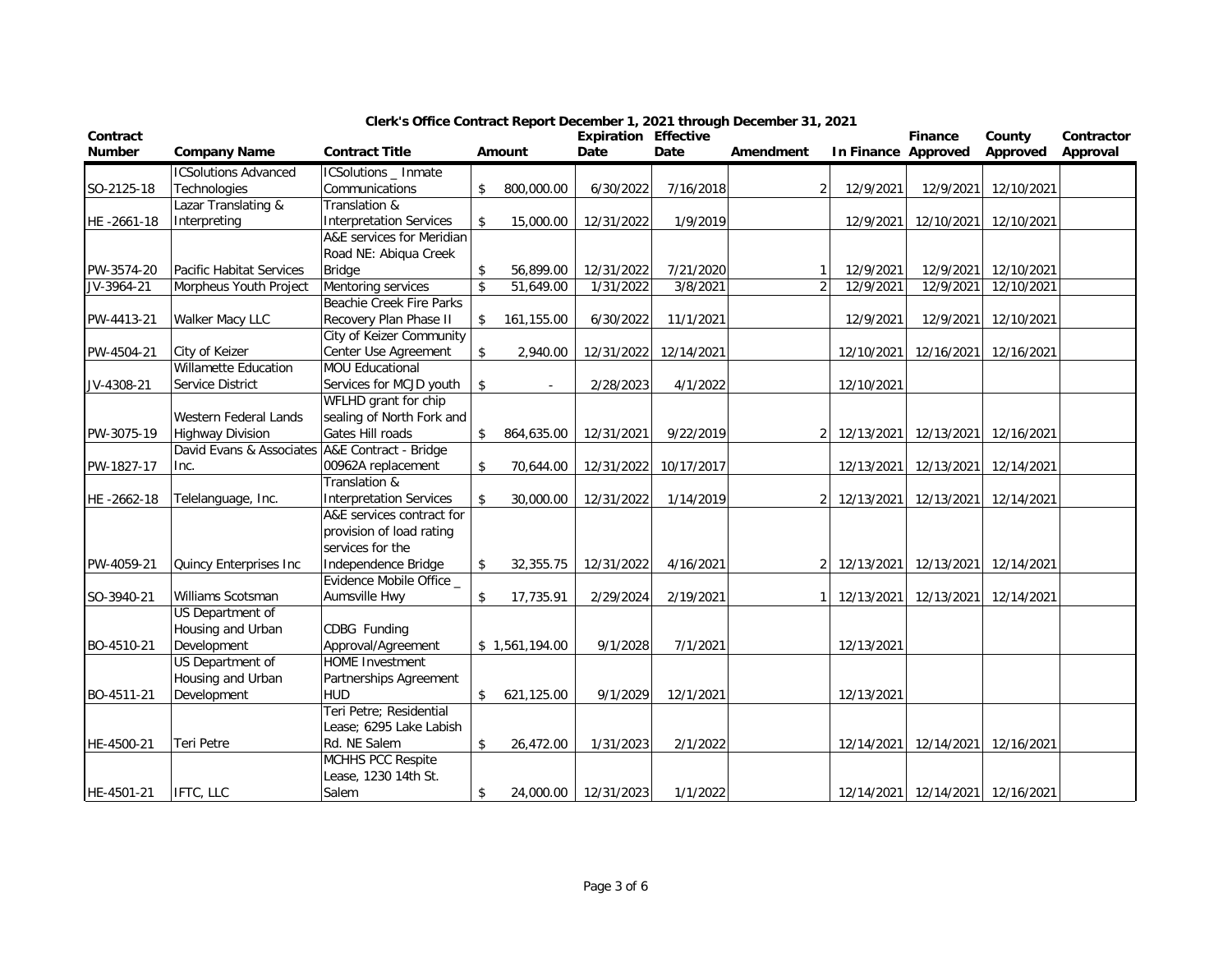| Contract      | Clerk's Office Contract Report December 1, 2021 through December 31, 2021<br><b>Expiration Effective</b><br><b>Finance</b><br>County<br>Contractor |                              |                  |            |                       |                |                     |                       |            |          |  |
|---------------|----------------------------------------------------------------------------------------------------------------------------------------------------|------------------------------|------------------|------------|-----------------------|----------------|---------------------|-----------------------|------------|----------|--|
| <b>Number</b> | <b>Company Name</b>                                                                                                                                | <b>Contract Title</b>        | Amount           | Date       | Date                  | Amendment      | In Finance Approved |                       | Approved   | Approval |  |
|               |                                                                                                                                                    | ODOT 32751 -                 |                  |            |                       |                |                     |                       |            |          |  |
|               |                                                                                                                                                    | Cordon/Kuebler Corridor      |                  |            |                       |                |                     |                       |            |          |  |
|               | Oregon Department of                                                                                                                               | Study and Management         |                  |            |                       |                |                     |                       |            |          |  |
| PW-3238-19    | Transportation                                                                                                                                     | Plan                         | \$<br>297,000.00 | 1/12/2030  | 1/13/2020             | 1 <sup>1</sup> | 12/15/2021          |                       |            |          |  |
|               |                                                                                                                                                    | Oregon Immunization          |                  |            |                       |                |                     |                       |            |          |  |
|               | Woodburn Ambulance                                                                                                                                 | Program during COVID-        |                  |            |                       |                |                     |                       |            |          |  |
| HE-3703-20    | Service, Inc.                                                                                                                                      | 19 pandemic                  | \$<br>300,000.00 | 12/31/2022 | 10/1/2020             | 21             | 12/15/2021          | 12/15/2021            | 12/17/2021 |          |  |
|               |                                                                                                                                                    | A&E services contract for    |                  |            |                       |                |                     |                       |            |          |  |
|               |                                                                                                                                                    | PS&E services the Ferry      |                  |            |                       |                |                     |                       |            |          |  |
| PW-3423-20    | <b>Fluent Engineering</b>                                                                                                                          | Boat Phase 3 project         | \$<br>36,170.00  | 12/31/2022 | 5/12/2020             | $\overline{2}$ | 12/15/2021          | 12/15/2021            | 12/17/2021 |          |  |
|               |                                                                                                                                                    | Falck NW COVID-19            |                  |            |                       |                |                     |                       |            |          |  |
| HE-3500-20    | <b>Falck NW</b>                                                                                                                                    | Testing                      | \$<br>275,000.00 | 12/31/2022 | 6/15/2020             | 3 <sup>1</sup> | 12/15/2021          | 12/15/2021            | 12/17/2021 |          |  |
|               |                                                                                                                                                    | Second Round DEI             |                  |            |                       |                |                     |                       |            |          |  |
| JV-4495-21    | Hone Group Inc                                                                                                                                     | Training                     | \$<br>15,000.00  | 12/30/2022 | 12/29/2021            |                | 12/15/2021          | 12/23/2021            | 12/23/2021 |          |  |
|               |                                                                                                                                                    | Winter Storm Tree and        |                  |            |                       |                |                     |                       |            |          |  |
|               |                                                                                                                                                    | <b>Vegetative Debris</b>     |                  |            |                       |                |                     |                       |            |          |  |
| PW-4394-21    | <b>TFR Enterprises</b>                                                                                                                             | <b>Removal Services</b>      | \$2,400,000.00   | 9/30/2022  | 11/1/2021             | 1 <sup>1</sup> | 12/15/2021          | 12/15/2021            | 12/17/2021 |          |  |
|               |                                                                                                                                                    | Winter Storm Tree and        |                  |            |                       |                |                     |                       |            |          |  |
|               |                                                                                                                                                    | <b>Vegetative Debris</b>     |                  |            |                       |                |                     |                       |            |          |  |
| PW-4394-21    | <b>TFR Enterprises</b>                                                                                                                             | <b>Removal Services</b>      | \$2,400,000.00   | 9/30/2022  | 11/1/2021             | $\overline{2}$ | 12/15/2021          |                       |            |          |  |
|               |                                                                                                                                                    | RFQ Juvenile Detention       |                  |            |                       |                |                     |                       |            |          |  |
| BS-4422-21    |                                                                                                                                                    | <b>Boiler Replacement</b>    | \$<br>39,865.00  |            | 11/21/2022 11/22/2021 |                | 12/16/2021          | 12/16/2021            | 12/17/2021 |          |  |
|               |                                                                                                                                                    | A&E services contract for    |                  |            |                       |                |                     |                       |            |          |  |
|               |                                                                                                                                                    | environmental services       |                  |            |                       |                |                     |                       |            |          |  |
|               |                                                                                                                                                    | for the Scotts Mills Rd:     |                  |            |                       |                |                     |                       |            |          |  |
|               |                                                                                                                                                    | <b>Butte Creek Bridge</b>    |                  |            |                       |                |                     |                       |            |          |  |
| PW-4429-21    | HDR Engineering, Inc.                                                                                                                              | replacement project          | \$<br>99,895.19  | 12/31/2023 | 12/30/2021            |                | 12/16/2021          | 12/16/2021            | 12/17/2021 |          |  |
|               | Brown & Brown                                                                                                                                      | Insurance Broker &           |                  |            |                       |                |                     |                       |            |          |  |
| HR-4515-22    | Northwest                                                                                                                                          | <b>Consulting Services</b>   | 101,489.94<br>\$ | 12/31/2022 | 1/1/2022              |                | 12/17/2021          |                       |            |          |  |
|               | Thyssenkrupp Elevator                                                                                                                              | Courthouse AIC Elevator      |                  |            |                       |                |                     |                       |            |          |  |
| BS-4513-21    | Corp.                                                                                                                                              | Upgrade                      | \$<br>251,731.00 | 12/31/2022 | 2/1/2022              |                | 12/17/2021          |                       |            |          |  |
|               | Thyssenkrupp Elevator                                                                                                                              |                              |                  |            |                       |                |                     |                       |            |          |  |
| BS-4514-21    | Corp.                                                                                                                                              | Jail Elevator Upgrade        | 107,512.89<br>\$ | 12/31/2022 | 2/1/2022              |                | 12/17/2021          |                       |            |          |  |
|               |                                                                                                                                                    | OHA THEO Security and        |                  |            |                       |                |                     |                       |            |          |  |
|               |                                                                                                                                                    | Privacy Agreement            |                  |            |                       |                |                     |                       |            |          |  |
| HE-4444-21    | Oregon Health Authority                                                                                                                            | #172922                      | \$               |            | 11/30/2023 11/16/2021 |                | 12/20/2021          |                       |            |          |  |
|               |                                                                                                                                                    | ORMAP IGA with City of       |                  |            |                       |                |                     |                       |            |          |  |
| AO-4341-22    | City of Salem                                                                                                                                      | Salem                        | \$<br>66,000.00  | 12/31/2022 | 1/1/2022              |                | 12/20/2021          | 12/20/2021            | 12/23/2021 |          |  |
|               |                                                                                                                                                    | Clinical Oversight &         |                  |            |                       |                |                     |                       |            |          |  |
| JV-4506-21    | Lisa Solterbeck PC                                                                                                                                 | <b>Consultation Services</b> | \$<br>29,000.00  | 3/1/2023   | 3/1/2022              |                |                     | 12/20/2021 12/20/2021 | 12/23/2021 |          |  |

**Clerk's Office Contract Report December 1, 2021 through December 31, 2021**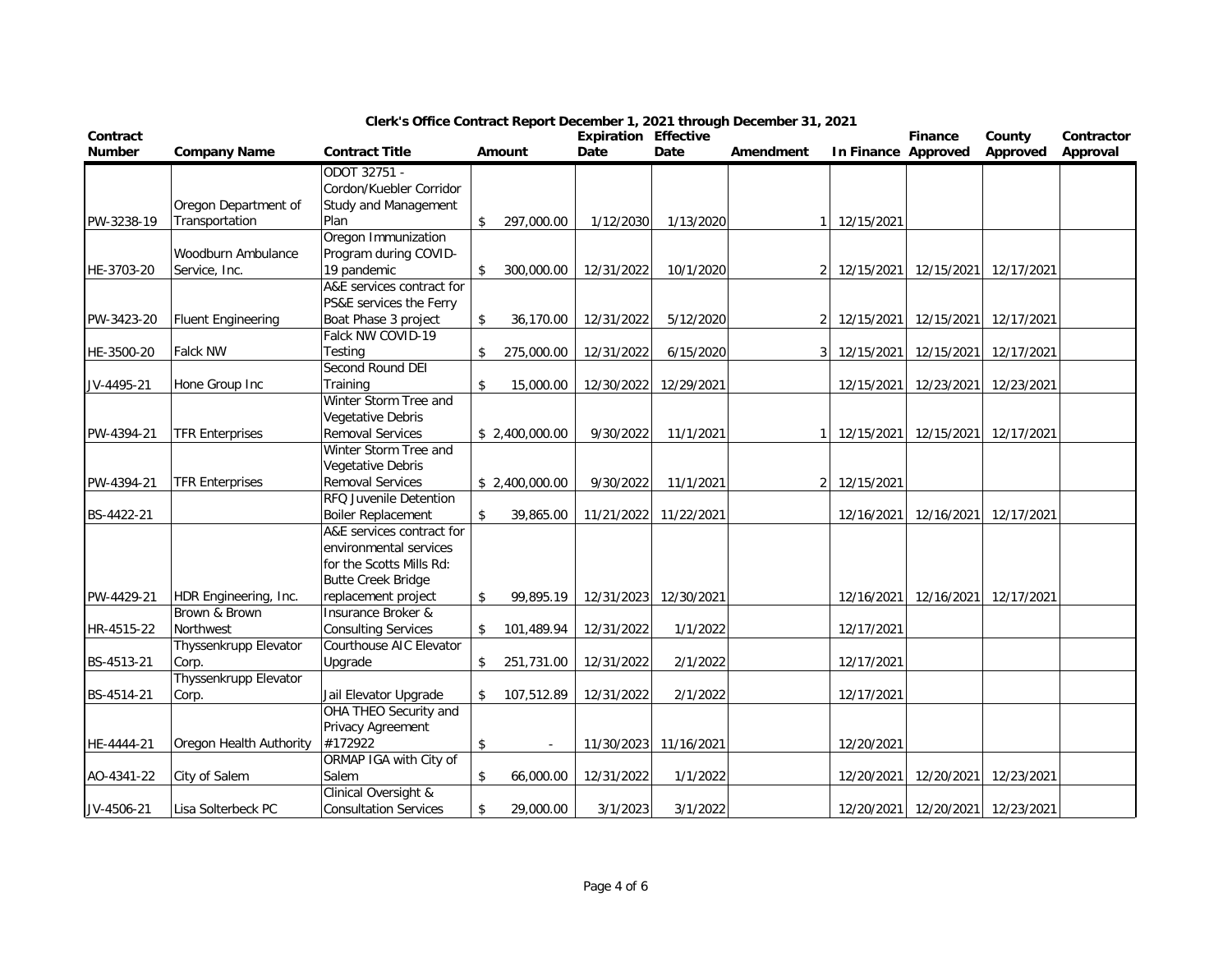| Contract      |                                 |                                       |                    |                | <b>Expiration Effective</b> |           | onice contract iteport becember $\eta$ zoz r through becember o $\eta$ |                     | <b>Finance</b>        | County     | Contractor            |
|---------------|---------------------------------|---------------------------------------|--------------------|----------------|-----------------------------|-----------|------------------------------------------------------------------------|---------------------|-----------------------|------------|-----------------------|
| <b>Number</b> | <b>Company Name</b>             | <b>Contract Title</b>                 |                    | Amount         | Date                        | Date      | Amendment                                                              | In Finance Approved |                       | Approved   | Approval              |
|               | <b>Providence Health</b>        | Managed Health Care                   |                    |                |                             |           |                                                                        |                     |                       |            |                       |
| BS-868-16     | System                          | Services (MCO)                        | \$                 | 37,500.00      | 1/1/2022                    | 1/1/2017  | 31                                                                     |                     | 12/20/2021 12/20/2021 |            |                       |
|               |                                 | Catholic Community                    |                    |                |                             |           |                                                                        |                     |                       |            |                       |
|               |                                 | Services; MCHHS                       |                    |                |                             |           |                                                                        |                     |                       |            |                       |
|               | Catholic Community              | Residential Lease 4135                |                    |                |                             |           |                                                                        |                     |                       |            |                       |
| HE-4114-21    | Services Foundation             | Campbell Ave.                         | \$                 | 23,400.00      | 6/30/2023                   | 7/1/2021  | 1 <sup>1</sup>                                                         |                     | 12/20/2021 12/20/2021 | 12/27/2021 |                       |
|               |                                 |                                       |                    |                |                             |           |                                                                        |                     |                       |            |                       |
|               |                                 | Catholic Community                    |                    |                |                             |           |                                                                        |                     |                       |            |                       |
|               |                                 | Services; MCHHS                       |                    |                |                             |           |                                                                        |                     |                       |            |                       |
|               |                                 | Residential Lease 4145                |                    |                |                             |           |                                                                        |                     |                       |            |                       |
|               | Catholic Community              | Campbell Ave. (dba                    |                    |                |                             |           |                                                                        |                     |                       |            |                       |
| HE-4115-21    | Services Foundation             | Salem Self-Help Housing)              | -\$                | 23,400.00      | 6/30/2023                   | 7/1/2021  |                                                                        | 12/20/2021          | 12/20/2021            | 12/27/2021 |                       |
|               | Linguava Interpreters,          | Translation &                         |                    |                |                             |           |                                                                        |                     |                       |            |                       |
| HE -2664-18   | Inc.                            | <b>Interpretation Services</b>        | \$                 | 20,000.00      | 12/31/2022                  | 1/24/2019 | 1 I                                                                    | 12/20/2021          |                       |            |                       |
|               |                                 | <b>Construction of Traffic</b>        |                    |                |                             |           |                                                                        |                     |                       |            |                       |
|               |                                 | Signal Interconnects                  |                    |                |                             |           |                                                                        |                     |                       |            |                       |
| PW-4496-21    |                                 | (Marion County)                       |                    | \$2,597,309.00 | 12/31/2023                  | 1/5/2022  |                                                                        | 12/22/2021          |                       |            |                       |
|               |                                 | ED - Community                        |                    |                |                             |           |                                                                        |                     |                       |            |                       |
| CS-3243-20    | City of Mill City               | Prosperity Initiative                 | \$                 | 90,000.00      | 6/30/2024                   | 1/28/2020 |                                                                        | 12/22/2021          | 12/22/2021            | 12/28/2021 |                       |
| HE-4475-21    | <b>Grand Canyon University</b>  | Internship Agreement                  | $\mathbf{\hat{S}}$ |                | 12/31/2026                  | 12/1/2021 |                                                                        | 12/22/2021          |                       |            |                       |
|               |                                 | ARPA - Due diligence                  |                    |                |                             |           |                                                                        |                     |                       |            |                       |
|               |                                 | analysis of septic options            |                    |                |                             |           |                                                                        |                     |                       |            |                       |
|               |                                 | for Mill City wildfire                |                    |                |                             |           |                                                                        |                     |                       |            |                       |
|               | Valley Science &                | recovery workforce                    |                    |                |                             |           |                                                                        |                     |                       |            |                       |
| PW-4321-21    | Engineering                     | housing site                          | \$                 | 15,000.00      | 12/31/2022                  | 9/2/2021  |                                                                        | 12/22/2021          |                       |            |                       |
|               |                                 | <b>BEACHIE CREEK - A&amp;E</b>        |                    |                |                             |           |                                                                        |                     |                       |            |                       |
|               |                                 | Services Contract for                 |                    |                |                             |           |                                                                        |                     |                       |            |                       |
|               |                                 | onsite septic site                    |                    |                |                             |           |                                                                        |                     |                       |            |                       |
|               |                                 | evaluation, testing,                  |                    |                |                             |           |                                                                        |                     |                       |            |                       |
|               |                                 | analysis, permitting and              |                    |                |                             |           |                                                                        |                     |                       |            |                       |
|               |                                 | septic design and                     |                    |                |                             |           |                                                                        |                     |                       |            |                       |
|               |                                 | construction specs for<br>Evans Haven |                    |                |                             |           |                                                                        |                     |                       |            |                       |
| PW-4363-21    | Valley Science &<br>Engineering | Development                           | \$                 | 49,400.00      |                             | 10/5/2021 |                                                                        |                     | 12/22/2021 12/22/2021 | 12/28/2021 |                       |
|               |                                 | Purchase agreement for                |                    |                | 12/31/2022                  |           |                                                                        |                     |                       |            |                       |
|               |                                 | Recovered Timber at                   |                    |                |                             |           |                                                                        |                     |                       |            |                       |
| PW-4498-21    | Morrell Logging LLC             | Niagara Park                          |                    |                | 12/31/2022                  | 1/12/2022 |                                                                        | 12/22/2021          |                       |            |                       |
|               | Professional Interpreters       | Translation &                         | \$                 | 285,503.38     |                             |           |                                                                        |                     |                       |            |                       |
| HE-2659-18    | Inc                             | <b>Interpretation Services</b>        | \$                 | 43,000.00      | 12/31/2022                  | 1/14/2019 | 3 <sup>1</sup>                                                         | 12/23/2021          | 12/23/2021            | 12/28/2021 |                       |
|               | Marion County Housing           | <b>ERA Information Sharing</b>        |                    |                |                             |           |                                                                        |                     |                       |            |                       |
|               | Authority                       | <b>Access Agreement</b>               | \$                 |                | 12/31/2026                  | 8/16/2021 |                                                                        |                     | 12/23/2021 12/23/2021 |            | 12/29/2021 12/22/2021 |
| BO-4287-21    |                                 |                                       |                    |                |                             |           | 1 <sup>1</sup>                                                         |                     |                       |            |                       |